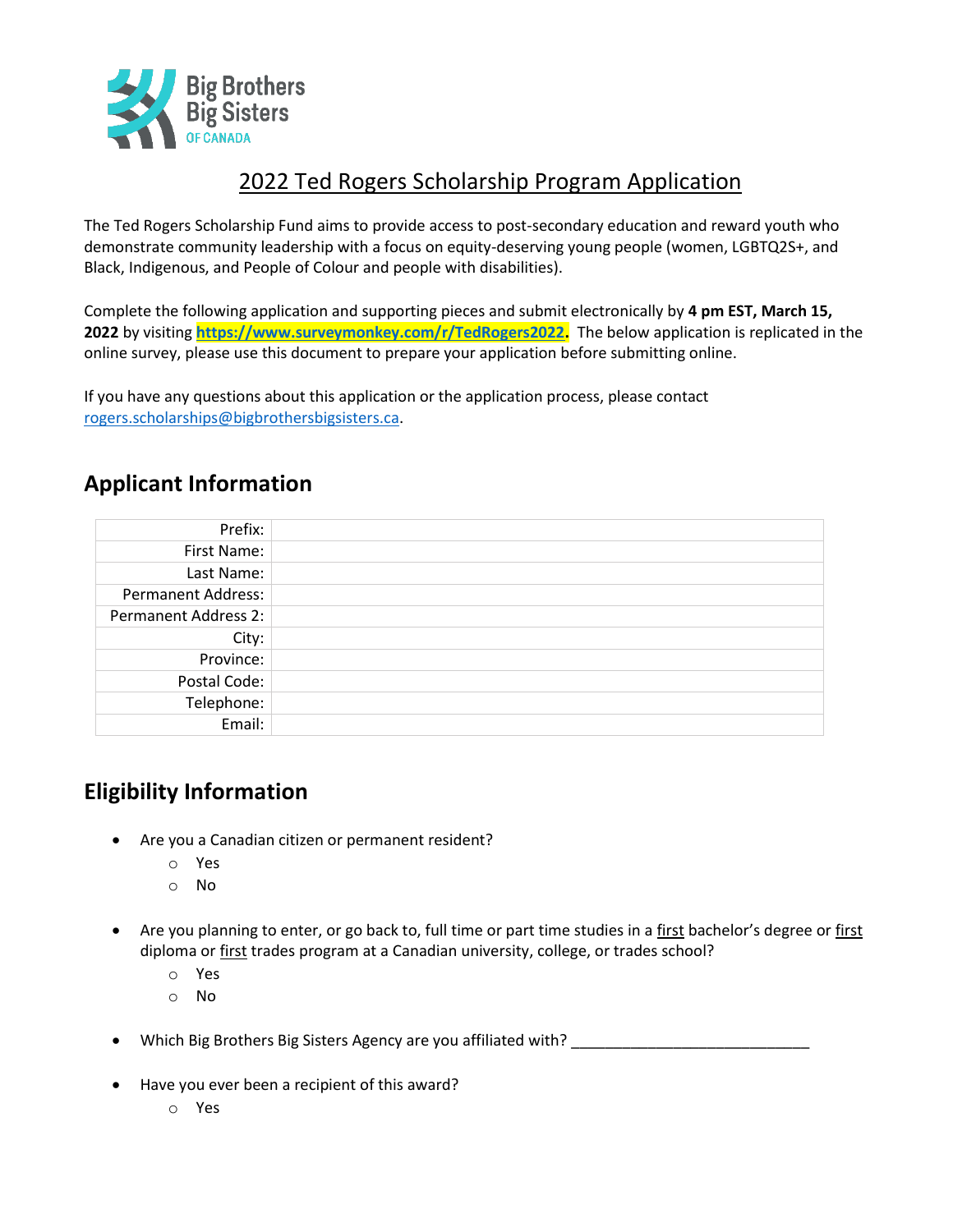

o No

# **Optional Self-Identification Questions**

**Aggregate data** *(summary numerical data that is not linked to any individual)* is collected to understand the reach and interest of the Ted Rogers Scholarship and to validate that Big Brothers Big Sisters is reaching the targeted population for this scholarship opportunity. Your response is strictly **voluntary**, will in no way impact your application, and will be kept **confidentia**l after you submit this survey. Your responses will not be attached to your application in any way. Responding to these questions is **optional**.

- How would you describe your current gender identity? \_\_\_\_\_\_\_\_\_\_\_\_\_\_\_\_\_\_\_\_\_\_\_\_\_
- In our society, people are often described by their race or racial background. Do you identify as Black, Indigenous, a Person of Colour (BIPOC), or as a member of a racialized group or community?
	- o Yes
	- o No
- Do you identify as having a disability?
	- o Yes
	- o No
- Do you identify as two-spirit, lesbian, gay, bisexual, transgender, queer or questioning (2SLGBTQ+)?
	- o Yes
	- o No
- Do you identify as facing system barriers to success (E.g., cultural discrimination, poverty, involvement in the child welfare system, etc.)?
	- o Yes
	- o No

### **Scholastic History**

Please list the educational institutions attended during the last two academic years

| <b>Name of School</b> | <b>From Date</b> | <b>To Date</b> | Country | Level attained or will attain at<br>the end of current academic<br>year |
|-----------------------|------------------|----------------|---------|-------------------------------------------------------------------------|
|                       |                  |                |         |                                                                         |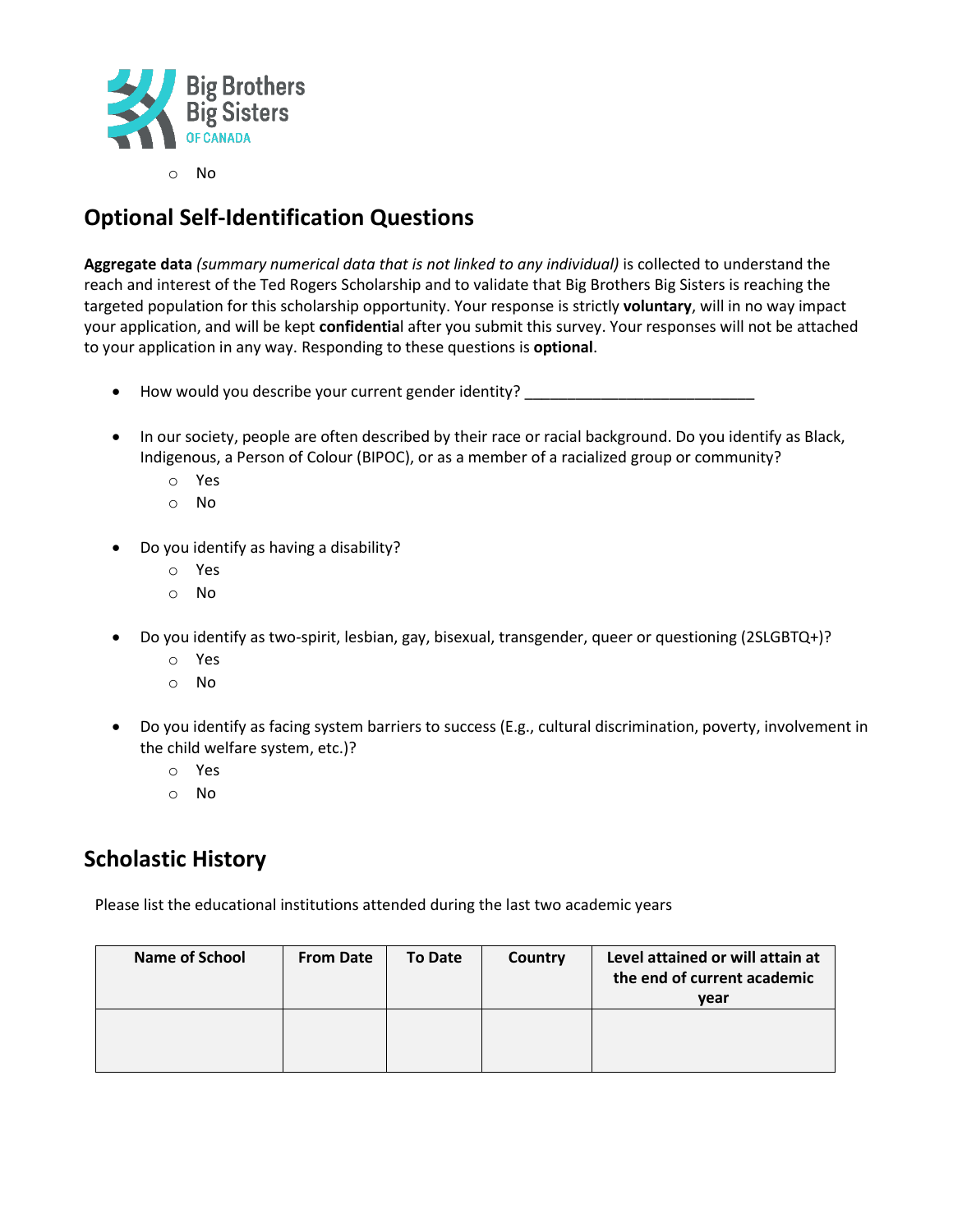

#### **Post-Secondary Data**

List the following information of the educational institution you plan to attend during the upcoming academic year.

| <b>Status</b><br>(ie. Submitted,<br>accepted) | <b>Institution Name</b> | <b>Start Date</b><br>of Studies | Length of<br>Program | <b>Program Field of</b><br><b>Study</b> | Degree or<br><b>Diploma</b><br>Sought |
|-----------------------------------------------|-------------------------|---------------------------------|----------------------|-----------------------------------------|---------------------------------------|
|                                               |                         |                                 |                      |                                         |                                       |

#### **Extracurricular and Community Activities**

Please use the following section(s) to demonstrate volunteer, community and/or extracurricular activities.

List the activities most relevant to this application (maximum 4).

| <b>Activity Type</b><br>(volunteer,<br>community,<br>extracurricular or<br>part time work) | <b>Name of Activity</b>                                | <b>Start</b><br><b>Date</b> | <b>End Date</b> | <b>Total</b><br><b>Hours</b> | <b>Payment</b><br><b>Received</b><br>(Y/N) | <b>Mandatory</b><br><b>Service</b><br>Requirement<br>(Y/N) |
|--------------------------------------------------------------------------------------------|--------------------------------------------------------|-----------------------------|-----------------|------------------------------|--------------------------------------------|------------------------------------------------------------|
|                                                                                            |                                                        |                             |                 |                              |                                            |                                                            |
|                                                                                            | <b>Details of Role Activities and Accomplishments:</b> |                             |                 |                              |                                            |                                                            |
|                                                                                            |                                                        |                             |                 |                              |                                            |                                                            |
|                                                                                            |                                                        |                             |                 |                              |                                            |                                                            |
|                                                                                            |                                                        |                             |                 |                              |                                            |                                                            |
|                                                                                            |                                                        |                             |                 |                              |                                            |                                                            |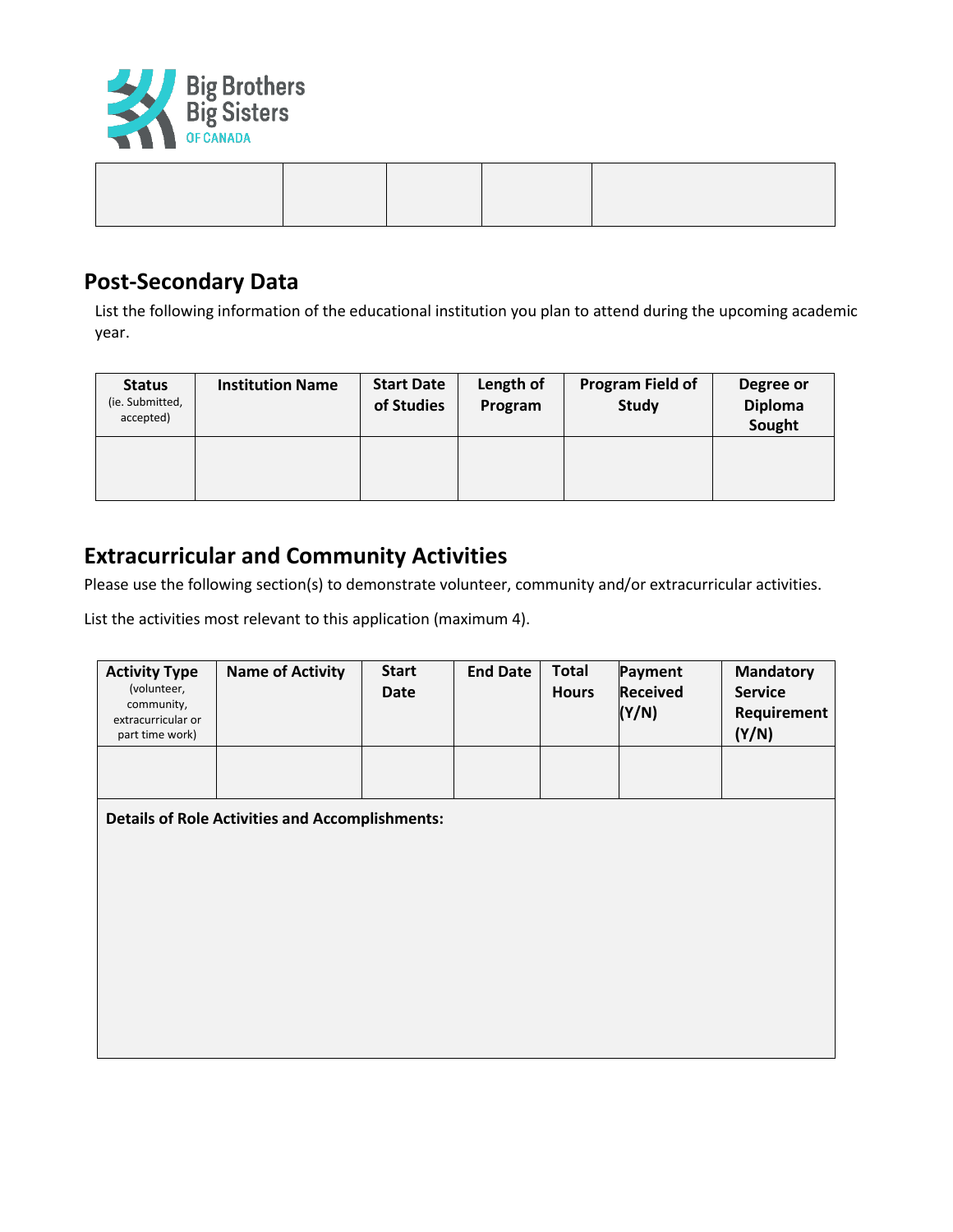

| <b>Activity Type</b><br>(volunteer,<br>community,<br>extracurricular or<br>part time work) | <b>Name of Activity</b>                                | <b>Start</b><br><b>Date</b> | <b>End Date</b> | <b>Total</b><br><b>Hours</b> | Payment<br><b>Received</b><br>(Y/N) | <b>Mandatory</b><br><b>Service</b><br>Requirement<br>(Y/N) |
|--------------------------------------------------------------------------------------------|--------------------------------------------------------|-----------------------------|-----------------|------------------------------|-------------------------------------|------------------------------------------------------------|
|                                                                                            |                                                        |                             |                 |                              |                                     |                                                            |
|                                                                                            | <b>Details of Role Activities and Accomplishments:</b> |                             |                 |                              |                                     |                                                            |
|                                                                                            |                                                        |                             |                 |                              |                                     |                                                            |
|                                                                                            |                                                        |                             |                 |                              |                                     |                                                            |
|                                                                                            |                                                        |                             |                 |                              |                                     |                                                            |
|                                                                                            |                                                        |                             |                 |                              |                                     |                                                            |

| <b>Activity Type</b><br>(volunteer,<br>community,<br>extracurricular or<br>part time work) | <b>Name of Activity</b>                                | <b>Start</b><br><b>Date</b> | <b>End Date</b> | <b>Total</b><br><b>Hours</b> | Payment<br><b>Received</b><br>(Y/N) | <b>Mandatory</b><br><b>Service</b><br>Requirement<br>(Y/N) |
|--------------------------------------------------------------------------------------------|--------------------------------------------------------|-----------------------------|-----------------|------------------------------|-------------------------------------|------------------------------------------------------------|
|                                                                                            |                                                        |                             |                 |                              |                                     |                                                            |
|                                                                                            | <b>Details of Role Activities and Accomplishments:</b> |                             |                 |                              |                                     |                                                            |
|                                                                                            |                                                        |                             |                 |                              |                                     |                                                            |
|                                                                                            |                                                        |                             |                 |                              |                                     |                                                            |
|                                                                                            |                                                        |                             |                 |                              |                                     |                                                            |

| <b>Activity Type</b>                  | <b>Name of Activity</b> | <b>Start</b> | <b>End Date</b> | <b>Total</b> | Payment         | <b>Mandatory</b> |
|---------------------------------------|-------------------------|--------------|-----------------|--------------|-----------------|------------------|
| (volunteer,                           |                         | Date         |                 | <b>Hours</b> | <b>Received</b> | <b>Service</b>   |
| community,                            |                         |              |                 |              | (Y/N)           | Requirement      |
| extracurricular or<br>part time work) |                         |              |                 |              |                 | (Y/N)            |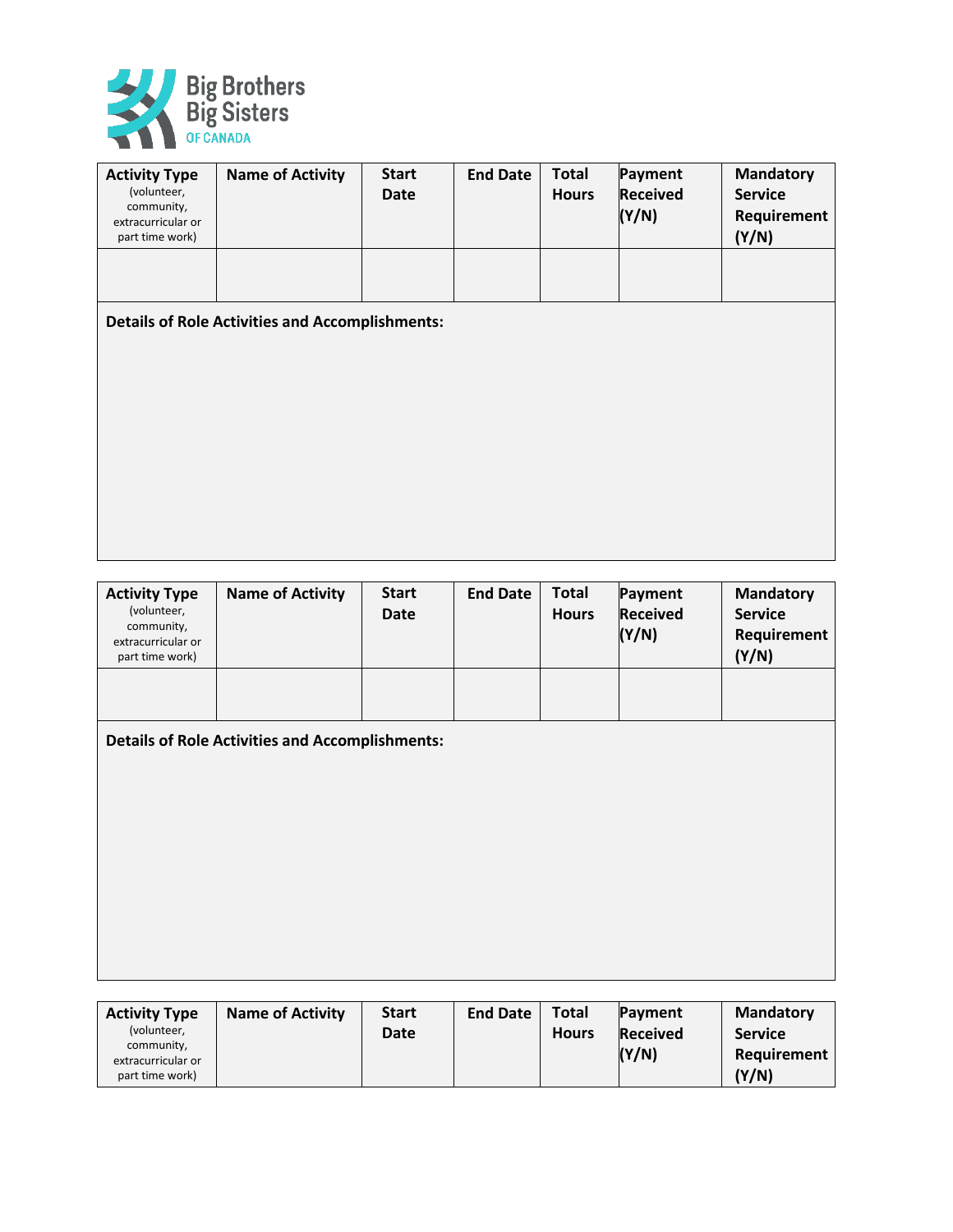

| <b>Details of Role Activities and Accomplishments:</b> |  |  |  |  |  |  |  |  |
|--------------------------------------------------------|--|--|--|--|--|--|--|--|
|                                                        |  |  |  |  |  |  |  |  |
|                                                        |  |  |  |  |  |  |  |  |
|                                                        |  |  |  |  |  |  |  |  |
|                                                        |  |  |  |  |  |  |  |  |
|                                                        |  |  |  |  |  |  |  |  |

## **Essay or Video**

Selection is based on each applicant's completed application, which must be accompanied with EITHER an essay to a maximum of 500 words OR a video to a maximum of 2-3 minutes. In either instance, the following should be covered:

- 1. Your volunteer/community involvement and/or extracurricular activities over the past five years.
- 2. What you are planning to study and how that is informed by your experiences including volunteering.
- 3. What is your ultimate life and/or career goals and how will your degree help you make the impact you want to make on the world?
- 4. How will the Ted Rogers Scholarship help with your studies and reaching your goal?

If choosing the **essay option**, please copy and paste it into the comment box below. Essays should be a maximum of **500 words.**

If choosing the **video option**, it should be a **maximum of 2-3 minutes long.** The selection committee would like to see you in the video – please limit your use of cartoons or animations. Post your video to Youtube and provide a link in the below comment box. Please ensure that your video is set to Public (in your Privacy Setting on YouTube). No copyrighted music or images allowed. **Please have fun when making your video!** 

**Note: Applicants grant Rogers the right to use their names and video submissions for program publicity, marketing, and promotional purposes.** 

### **Supporting Documentation**

As part of this application, one reference is requested **(but not required)** to support the application. The